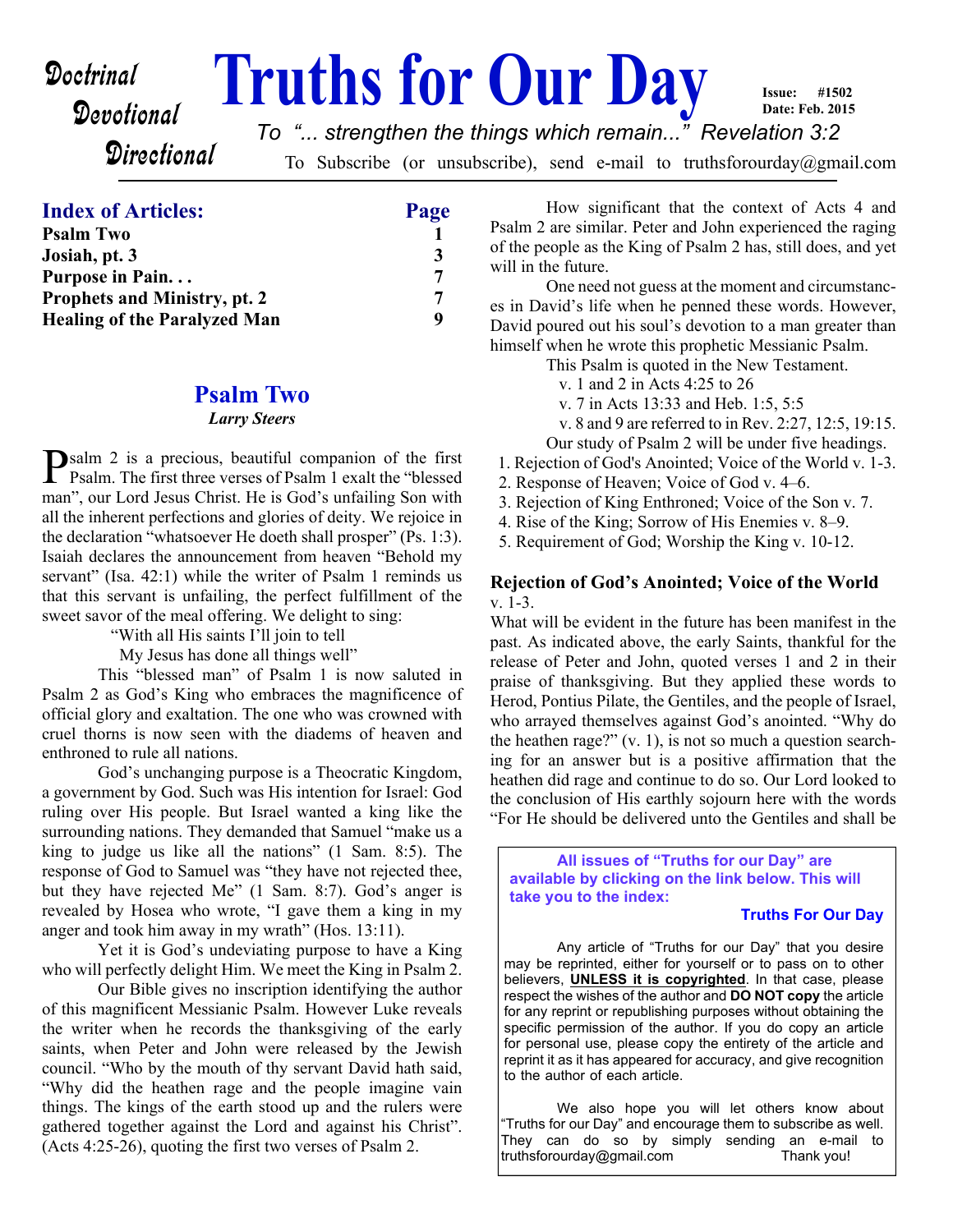mocked and spitefully entreated and spitted on" (Luke 18: 32).

 People and nations in our day are like the raging, angry seas in demonstrating their tumultuous agitation in their opposition to and rejection of God's anointed. The world's opposition is magnified as we near the end of God's day of longsuffering. We sadly sing, "Our Lord is now rejected and by the world disowned". The ungodly still rage.

 Following the rapture, rejection of the Lord will rise to unparalleled heights. Never in the annals of human history will man, inspired by Satan, attempt to remove God and His Son from His creation and keep the Lord from the throne of David (Luke 1:32). There will be an answer from heaven. God will send a strong delusion that they will believe a lie (2 Thess. 2:11). The scornful language of Pharaoh will rise from the lips of men, "Who is the Lord that I should obey Him. I know not the Lord" (Exo. 5:2). A confederacy of nations will gather in rage and imagine vain things against heaven. We hear the ungodly say, "Let us break their bands asunder and cast away their cords from  $us''(v. 3)$ .

#### **Response of Heaven; Voice of God** v. 4-5

"He that sitteth in the heavens" (v. 4), in the effulgence of Divine glory and absolute power viewing rebellious earth will respond.

 He will laugh. How terribly solemn! This will be heaven's response to weak, little man defying his creator. David again writes "But thou O Lord shall laugh at them" (Psa. 59:8). Solomon writes describing these moments "But ye have set at nought all my counsel and would none of my reproof. I also will laugh at your calamity: I will mock when your fear cometh" (Prov. 1:25–26). What fear will fill the hearts of men when the laughter of a holy God whom they despised will flood their darkened souls.

 "The Lord" (ADONAI – sovereign Lord) will have them in derision (mock them) and vex (trample) them. God's forbearance and longsuffering has long been manifest. But now He will "speak to them in His wrath" (v. 5). He has dealt mercifully, graciously, and in love with men. But the recipients of His mercies have lifted up their hands in rebellion. The time of judgment has arrived. He will now pour His wrath upon the wicked schemes of rebellious man.

#### **Rejected King Enthroned; Voice of the Son** v. 7

God will set (install) His King by Divine appointment. "My King" is singular, there will be no usurper. When the Lord sojourned upon earth there was a Herod, an Edomite, with no legitimate claim to any throne.

 There must be a fully qualified King to establish the Theocratic Kingdom. We have suggested here the voice of the Son, for this King will speak for and perfectly represent God. Only one man possesses the credentials to hold the scepter of absolute authority. His claim rests on the genealogy of Matthew, which declares Him to be a descendent of David. But also Divine purpose expressed by the angel Gabriel, "the Lord God shall give unto Him the throne of His father David" (Luke 1:32). Here the future expressed in the present tense indicates the certainty of the moment.

 In a remarkable way Zechariah relates this event to the Lord's last week on earth but secondly to what David has recorded in Psalm 2. At the commencement of the Lord's last week on this earth the prophet Zechariah tells us of His last journey to Jerusalem (Zech. 9:9). Each of the Gospel writers carefully record the fulfillment of Zechariah's prophecy (Matt. 21:1-9, Mark 11:1-11, Luke 19:28-31, John 12:14-15). A colt is secured and brought to the Lord on the Mount of Olives. "A very great multitude spread their garments in the way: others cast down branches from the trees and strawed them in the way (Matt. 21:8). The multitude cried, "Hosanna to the son of David; Blessed is He that cometh in the name of the Lord: Hosanna in the highest" (Matt. 21:9). That short journey, again clearly prophesied by Zechariah hundreds of years before, took the Lord through the Kidron Valley, up to the gate of Jerusalem and to the cross.

 Note that Zech. 9:9 was perfectly fulfilled. Now notice the words of Zech. 9:10, "He shall speak peace unto the heathen: and His dominion shall be from sea to sea, and from the river to the ends of the earth". From the moment Zechariah wrote these tremendous words two thousand five hundred years and counting have slipped into eternity, but just as certainly as v. 9 has been fulfilled v.10 will be.

 Again note that from the lonely isle of Patmos, heaven opened, and John saw a spectacular wonder. From the open heaven comes a mighty white horse. The rider is clearly identified for on His vesture and on His thigh is a name written, "King of Kings and Lord of Lords"(Rev. 19:16). He is descending from heaven in absolute power crowned with the diadems of heaven's acceptance. The warrior king is coming to tread "the winepress of the fierceness and wrath of Almighty God" (Rev. 19:15). He will smite the nations and" He shall rule them with a rod of iron" (Rev. 19:15). His destination initially is the Mount of Olives. At His ascension the angels foretold this. "Ye men of Galilee, why stand ye gazing up into heaven? This same Jesus which is taken up from you into heaven shall so come in like manner as ye have seen Him go into heaven" (Acts 1:11). "In like manner" means that He left the Mount of Olives visible to men and will return to the same mount as, "the lightening cometh out of the east and shineth even unto the west: so also shall the coming of the Son of man be" (Matt. 24:27)

 Momentarily He will dismount the great white horse, for His feet will stand on the Mount of Olives. Again the prophet Zechariah writes: "His feet will stand in that day upon the mount of Olives" (Zech.14:4). According to the prophet the geographical structure of the area will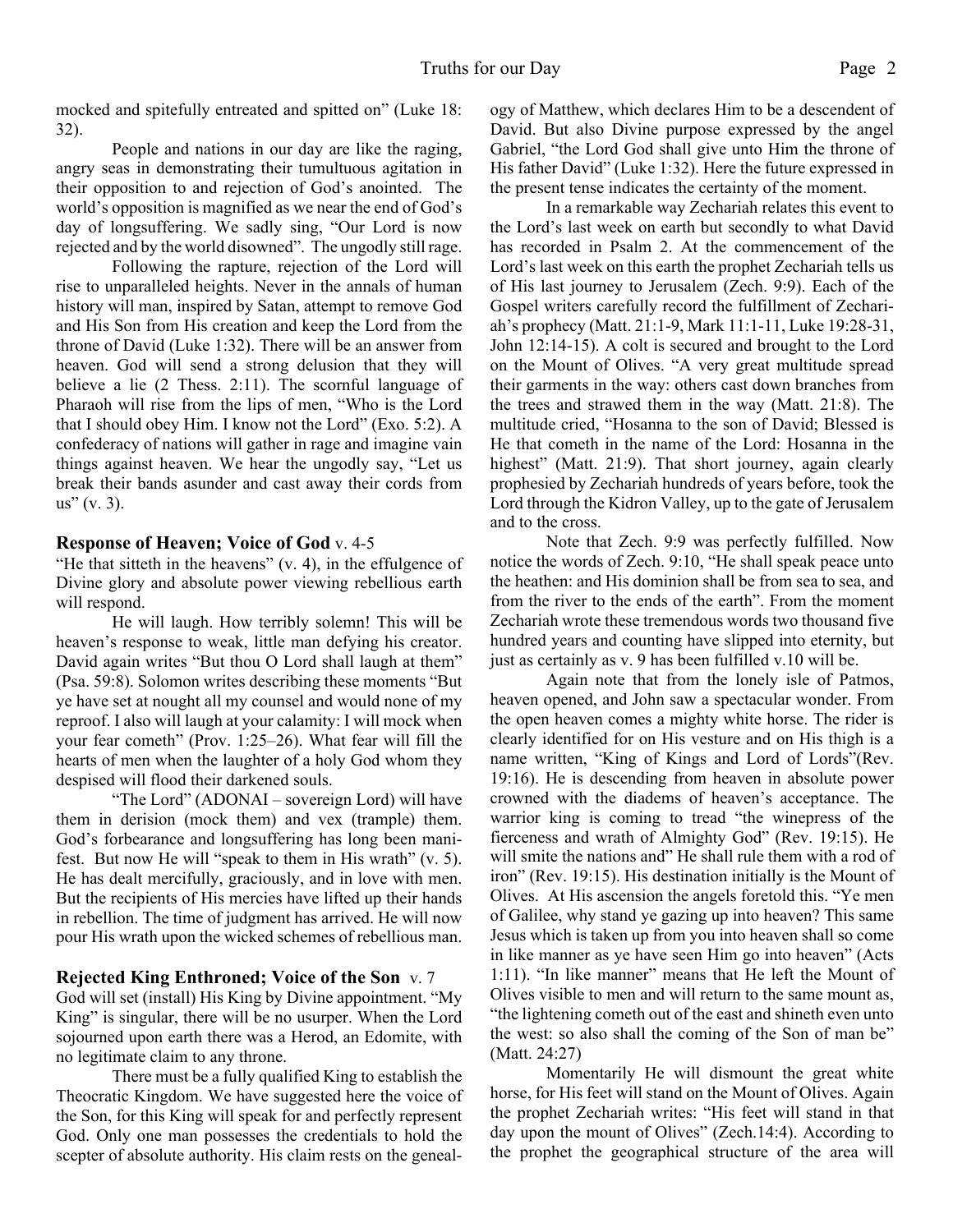dramatically alter.

 Then will commence a journey to Jerusalem along the same path traveled so many years past. Not this time upon a colt but on the white horse. Not this time to a cross but to a throne for, "the Lord God shall give unto Him the throne of His father David" (Luke 1:32).

 We gather at that time Jerusalem will be encompassed by her enemies and their language will be that of Psalm 2:1. But their rebellious attitude will very quickly change, for they shall see the Son of Man coming "with power and great glory" (Luke 21:27. He will deliver His city and the profound statement of David will be fulfilled "Yet have I set my King upon my holy hill of Zion" (Psa. 2:6).

#### **Rise of the King; Sorrow of His Enemies** v. 7-9

The omnipotent creator of the Heavens and the earth will "break them with a rod of iron and dash them in pieces like a potter's vessel" v. 9. The rod of iron is in contrast to the reed men gave Him in mockery. To the Roman soldiers that flimsy reed was placed into the Lord's hand in total disdain. A King with no army in contrast to Caesar's scepter which ruled a vast empire and commanded the victorious Roman Legions. But the hand which held the reed will hold a scepter of iron (Rev. 19:15). The iron scepter stands for inflexible justice, which was unknown in Pilate's court. It represents the laws of a Kingdom where there will be no partiality or prejudice in judgment.

 Now the grand declaration is proclaimed from Heaven by the Lord (Jehovah), "Yet have I set my King upon my holy hill of Zion" (v. 7). The Septuagint renders "the decree" (v. 7) as "the ordinance of the Lord", which declares the universal supremacy of the Son. The Son is saluted, "Thou art my Son" v. 7. Here and eternally He must have the preeminence.

 Our Lord never became Son in point of time. Son is a testimony in time to a grand truth beyond time, for "His gongs forth have been from of old from everlasting" (Mic. 5:2). "Begotten" in verse 7 does not relate to His birth.

 Verse 7 is quoted in the New Testament by Luke once and in the Hebrew epistle twice. The context of these references indicates the significance of "begotten".

 Acts 13:33-34 suggests that the one who saw no corruption was raised as a prophet in Israel and is superior to David who saw corruption.

 In Heb. 1:5 the sin purger is the Son who is superior to angels.

 Heb. 5:5 is linked with the high priestly ministry and is superior to Aaron.

 Psalm 2:7. The returning King to the earth is superior to all other kings and to all forms of human government.

*The ways of Christ in the days of His flesh are the true pattern for His people.*

#### **Requirement of God;**

#### **the Acknowledgement of the King** v. 10-12

The Theocratic Kingdom will be established. The eternal God has absolute confidence in the King and has delivered all into His hands (John 3:35). "All kindreds of the nations shall worship before Thee. For the Kingdom is the Lord's and He is the governor among the nations" (Psa. 22:27-28). God's King will be exalted among the heathen (Psa. 46:10).

 In the first two verses of Psalm 2 wisdom has fled from the minds of men. Now to an earth that has manifested foolishness and rebellion God commands "Be wise" (v. 10). Wisdom is to flee to the feet of the King and pay Him homage. "Serve Him with fear" (v. 11). To "kiss v. 12 is "to lay hold of, accept correction, worship". It implies total submission to His person. For the King, the Son, in His majestic greatness is the heir not only of the world but of the universe. These words imply acceptance of the Theocratic Kingdom of our Lord Jesus Christ. Men are demanded to be like the woman in Luke 7:37–38 who came with her alabaster box of ointment, weeping, and washing His feet with tears and wiping them with the hairs of her head and anointing them with the ointment. In this Psalm of the King the inhabitants of earth must be like this woman and "Kiss the Son" in devotion and honour. There will be no options available. There is a great promise to those who embrace and worship the King for "Blessed are all they that put their trust in Him" v. 12.

 Those born during the reign of the Lord will have the Adam nature and will oppose Him. Rebellion will be summarily crushed as it will be shattered like a rod striking a potters vessel. This is perhaps foreshadowed when the Lord made a scourage and drove the merchants and money changers from the temple.

> All believers love the hymn of Isaac Watts: "Jesus shall reign where'er the sun Doth his successive journeys run: His kingdom stretch from shore to shore Till moons shall wax and wane no more.

It is our wisdom not to seek praise of men: if, in our intercourse with saints, rather than look after a good name, we seek to approve ourselves to God, a good name will surely follow R. C. Chapman

# **Josiah, pt. 3**

*Robert Surgenor*

#### **His Action**

 $M$ hen a person is divinely awakened as Josiah was, there comes a change in their way of thinking, their lifestyle and their goal in life. This can be readily seen in the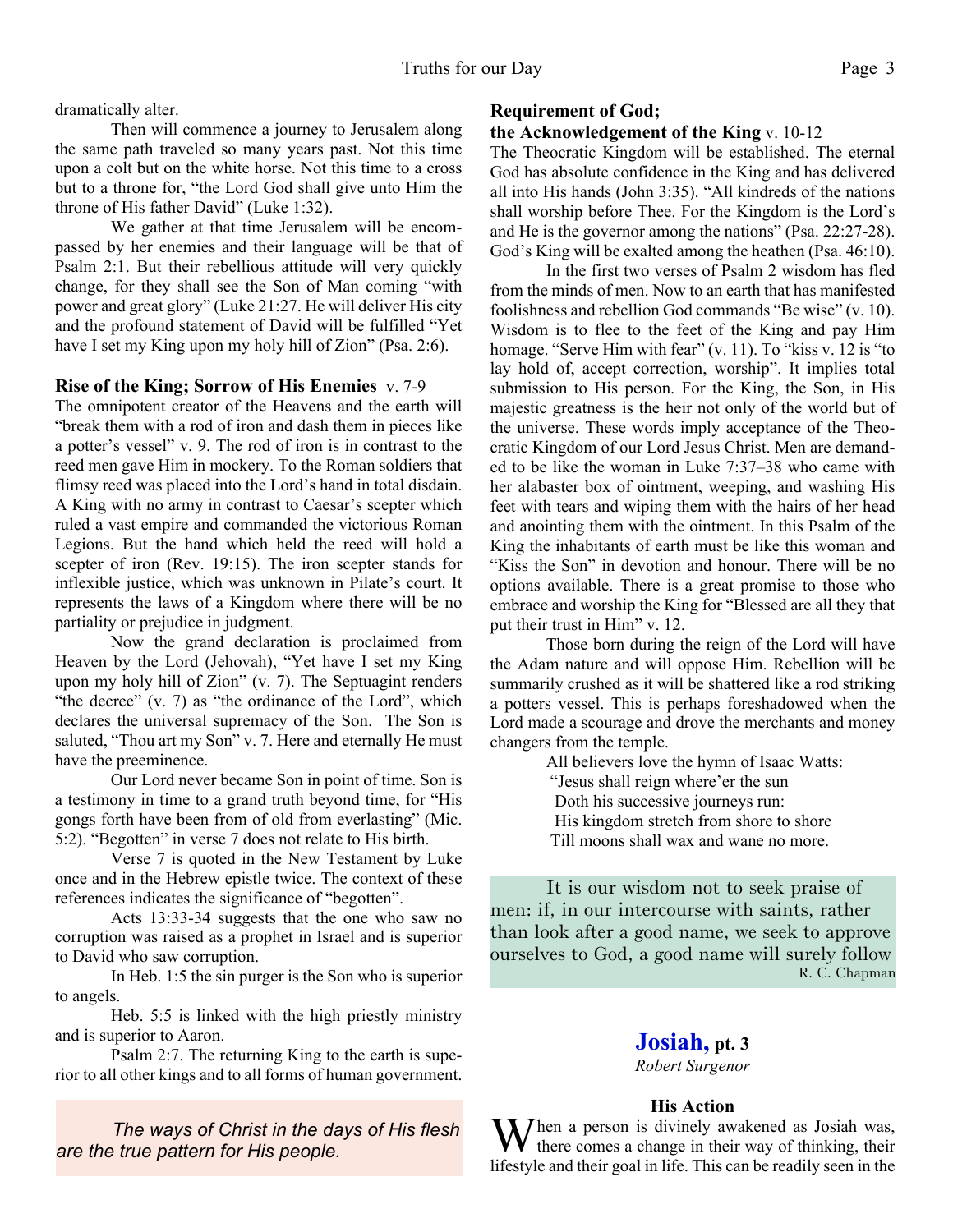young king. Considering the corruption that surrounded him, he begins to act and move with kingly authority. His peers had no influence over him, neither did the "religion" of his father Amon or his grandfather Manasseh. Josiah was a man of godly convictions.

 Young folks, especially those still in the school system, seem to be greatly influenced by their peers. Others are influenced by sports or theatrical stars. People seem to have "idols" that they mimic or imitate. We also have more sensible people, but they too imitate others. They follow the path of their ancestors, whether that path was right or wrong. Did you ever hear that old-time religious song, "Give me that old-time religion. Give me that old-time religion. It was good enough for father and its good enough for me"? Well, there is a perfect example of one following their ancestors, whether they were right or wrong. In other words, you will find people that are followers, having no convictions of their own. They attend the church of their fathers faithfully, whether it is a scripturally correct place or not.

 Let me ask you a searching question. If you are saved and in a scriptural assembly of God, why are you there? Is it simply because your friends are there and it seems the popular thing to do? Or, is it because you were raised by parents that were, or are, connected with a scriptural assembly? If you are in this category, you may find it very easy to leave a gathered out company of God's people when you become dissatisfied. If you have never had your own deep convictions as to such a gathering, you will find no problem in severing your connections when unpleasant conditions arise. Josiah was not of that character at all, he possessed very deep convictions, convictions that were from God Himself — and ACTION was the result!

 At this point it would be good for all of us to search our own ways. Ask yourself, why am I in a scriptural assembly? Is it because I am convicted through a knowledge of the scriptures, that the gathering is ordained of God? Is it because I realize that the Lord has only one pattern for His people to function in assembly capacity, and that His pattern is being carried out where I am in the fellowship? Is it because I fully perceive the corruption of Christendom and the unscripturalness of clergy and laity? I would say that if you can answer all these pointed questions in the affirmative, that there is a very rare chance that you will ever abandon such a fellowship.

 Josiah was a man, as we have stated, of deep and abiding convictions. It is one thing to have convictions, it is quite another thing to make them known, through AC-TION! I have sadly witnessed believers that have possessed godly convictions, associated in an assembly that has begun to slip in spiritual principles. Instead of expressing their convictions to help stem the tide, they remain silent. One is reminded of five of the seven churches in Asia (Revelation 2,3) and the inconsistency that was prevailing, yet seemingly, those with scriptural convictions in those assemblies did not seem to be coming to the front with objections. They remained passive. Is this sin? I consider it to be so. Remember the words of Samuel the prophet. "Moreover as for me, God forbid that I should sin against the LORD in ceasing to pray for you: but I will teach you the good and the right way" (1 Samuel 12:23). In other words, Samuel made it known that he could sin by remaining silent. Sometimes doing nothing can be classified as sin.

 However, there can be the other extreme. Many years ago, I knew a man who saw an error in the assembly in which he was associated. He objected, and that in itself was fine. He made known his views. However, he was so distressed that he repeatedly made known his objections publicly. He was warned to cease but heeded not. Finally he was dealt with as a railer. This was extremely sad. He had made known his convictions to the responsible element in the assembly and he should have rested his case there. They knew where he stood, thus all the responsibility rested upon the elders, not him. How unwise for him to continue his ranting, week after week. He accomplished nothing. Let us be careful to make our convictions known in a humble, wise, and scriptural way and leave the rest with God.

 It is most interesting to consider the atmosphere that surrounded the young king as he began to move into ACTION. The weeping prophet Jeremiah was on the scene at that time. God had said to him, "Be not afraid of their faces: for I am with thee to deliver thee, saith the LORD.. .Behold, I have put My words in thy mouth... they are gone far from Me, and have walked after vanity, and are become vain... they that handle the law knew Me not: the pastors also transgressed against Me, and the prophets prophesied by Baal, and walked after things that do not profit. . . For My people have committed two evils; they have forsaken Me the fountain of living waters, and hewed them out cisterns, broken cisterns, that can hold no water." (Jeremiah 1:8,9; 2:5,8,13).

We also find another prophet at this time, named Zephaniah. God said to him, "Woe to her that is filthy and polluted, to the oppressing city! She obeyed not the voice; she received not correction; she trusted not in the LORD; she drew not near to her God. Her princes within her are roaring lions; her judges are evening wolves; they gnaw not the bones till the morrow. Her prophets are light and treacherous persons: her priests have polluted the sanctuary, they have done violence to the law" (Zephaniah 3:1-3).

 Saved at sixteen years of age and going into action at a mere twenty years of age, what a courageous person Josiah was, considering the conditions of his day. What a testimony! He didn't just sit upon his throne delivering orders to others. He got very personally involved in the action himself. Notice the divine account. "For in the eighth year of his reign, while he was yet young he began to seek after the God of David his father: and in the twelfth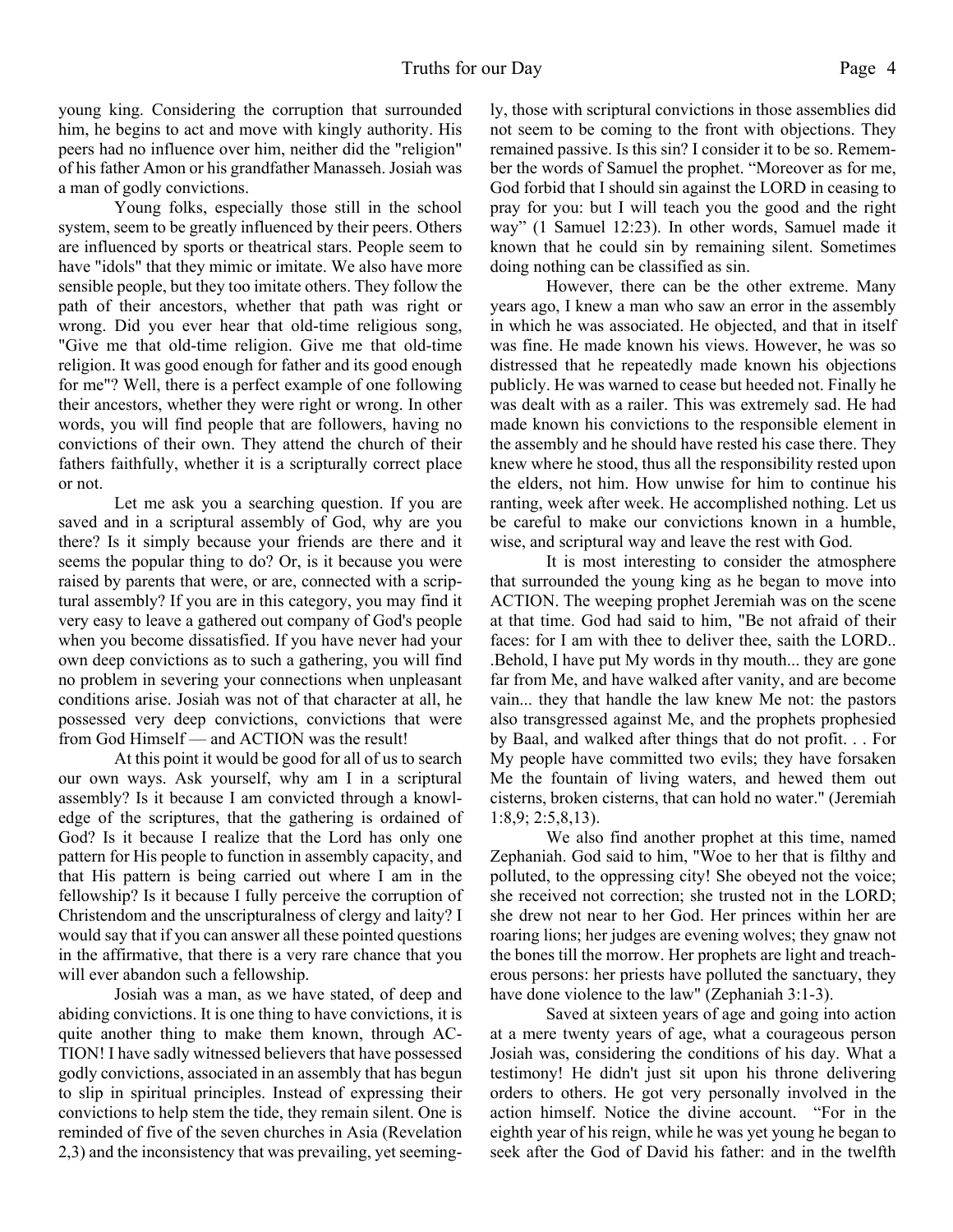year he began to purge Judah and Jerusalem from the high places, and the groves, and the carved images, and the molten images. And they brake down the altars of Baalim in his presence; and the images, that were on high above them, he cut down; and the groves, and the carved images, and the molten images, he brake in pieces, and made dust of them, and strewed it upon the graves of them that had sacrificed unto them. And he burnt the bones of the priests upon their altars, and cleansed Judah and Jerusalem. And so did he in the cities of Manasseh, and Ephraim, and Simeon, even unto Naphtali, with their mattocks round about. And when he had broken down the altars and the groves, and had beaten the graven images into powder, and cut down all the idols throughout all the land of Israel, he returned to Jerusalem" (2 Chronicles 34:3-7).

 Josiah commences his purging by eliminating first of all, the high places. I'm sure Jeremiah would have been a source of encouragement to him. Such places had an interesting history in the nation. We find high places being used for the offering of sacrifices to the Lord in the days of Solomon in First Kings chapter three. However, in the days of his son, Rehoboam we read, "And Judah did evil in the sight of the LORD, and they provoked Him to jealousy with their sins which they had committed, above all that their fathers had done. For they also built them high places, and images, and groves, on every high hill, and under every green tree" (1 Kings 14:22,23). Instead of bringing their sacrifices to God's appointed center, they altered His pattern by sacrificing in various high places.

 Asa was a good king, and even destroyed his mother's idol, yet even in his day it was said, "But the high places were not removed: nevertheless Asa's heart was perfect with the LORD all his days"(1 Kings 15:14). When Asa's son Jehoshaphat came to the throne, even though a good king, he too allowed the high places to remain (1 Kings 22:43). Later, even Jehoash, considered at first to be a good king, never made any attempt to eliminate the high places in Judah. "And Jehoash did that which was right in the sight of the LORD all his days wherein Jehoiada the priest instructed him. But the high places were not taken away: the people still sacrificed and burnt incense in the high places" (2 Kings 12:2,3).

 The list goes on, Azariah, Jotham, until we come to Hezekiah of whom it was said, "He did that which was right in the sight of the LORD, according to all that David his father did He removed the high places, and brake the images, and cut down the groves, and brake in pieces the brasen serpent that Moses had made: for unto those days the children of Israel did burn incense to it: and he called it Nehushtan. He trusted in the LORD God of Israel" (2 Kings 18:3-5).

 However, this noble king's son Manasseh was an evil man. Consequently, when he came to the throne wicked changes were made in the nation. The sad record states - "And he did that which was evil in the sight of the LORD, after the abominations of the heathen, whom the LORD cast out before the children of lsrael. For he built up again the high places which Hezekiah his father had destroyed; and he reared up altars for Baal, and made a grove, as did Ahab king of Israel; and worshipped all the host of heaven, and served them. And he built altars in the house ofthe LORD, of which the LORD said, In Jerusalem will I put My name. And he built altars for all the host of heaven in the two courts of the house of the LORD. And he made his son pass through the fire, and observed times, and used enchantments, and dealt with familiar spirits and wizards: he wrought much wickedness in the sight of the LORD, to provoke Him to anger. And he set a graven image of the grove that he had made in the house, of which the LORD said to David, and to Solomon his son, In this house, and in Jerusalem, which I have chosen out of all tribes of srael, will I put My name for ever" (2 Kings 21:2-7). How revolting! This was Josiah's grandfather. He reigned longer than any king, fifty five years, and even though saved toward the end of his days, when his son Amon assumed the throne "he did that which was evil in the sight of the Lord, as his father Manasseh did" (1 Kings 21:20).

 Josiah could have reasoned and said, "The high places are not that evil. After all, Asa, Jehoshaphat, Jehoash, Azariah, and Jothem were all good kings and they allowed them to remain. To be reasonable, if I do the same, it will make it far more convenient for the people to offer sacrifices unto the Lord, instead of trudging all the way to Jerusalem." However, Josiah was not a man of human reasoning. He was a man of divine principles, knowing that God had repeatedly warned His people in Moses' day, "Take heed to thyself that thou offer not thy burnt offerings in every place that thou seest: But in the place which the LORD shall choose in one of thy tribes, there thou shalt offer thy burnt offerings, and there thou shalt do all that I command thee" (Deuteronomy 12:13,14). Josiah, regardless of cost, was ready to enforce the law of God relative to the place of gathering upon the nation. He was a man of ACTION!

 To apply what we have been considering to today's conditions, we may say that we too have high places here and there. Such places may present the gospel acceptably and follow many divine truths, but when it comes to holding every precept of the divine pattern for a scriptural assembly, they fail. A hired ministry; a democratic or dictatorial government; a one-man pastor; the employment of musical instruments; the lack of the sister's head covering; the use of multiple cups and wafers for the Lord's supper, all indicate a coming short of God's pattern and can be considered high places. It is certainly not our position, in this day of grace, to destroy such places — perish the thought! We are called upon to simply avoid them. The call is loud and clear. "Come out from among them, and be ye separate, saith the Lord, and touch not the unclean thing; and I will receive you, And will be a Father unto you, and ye shall be my sons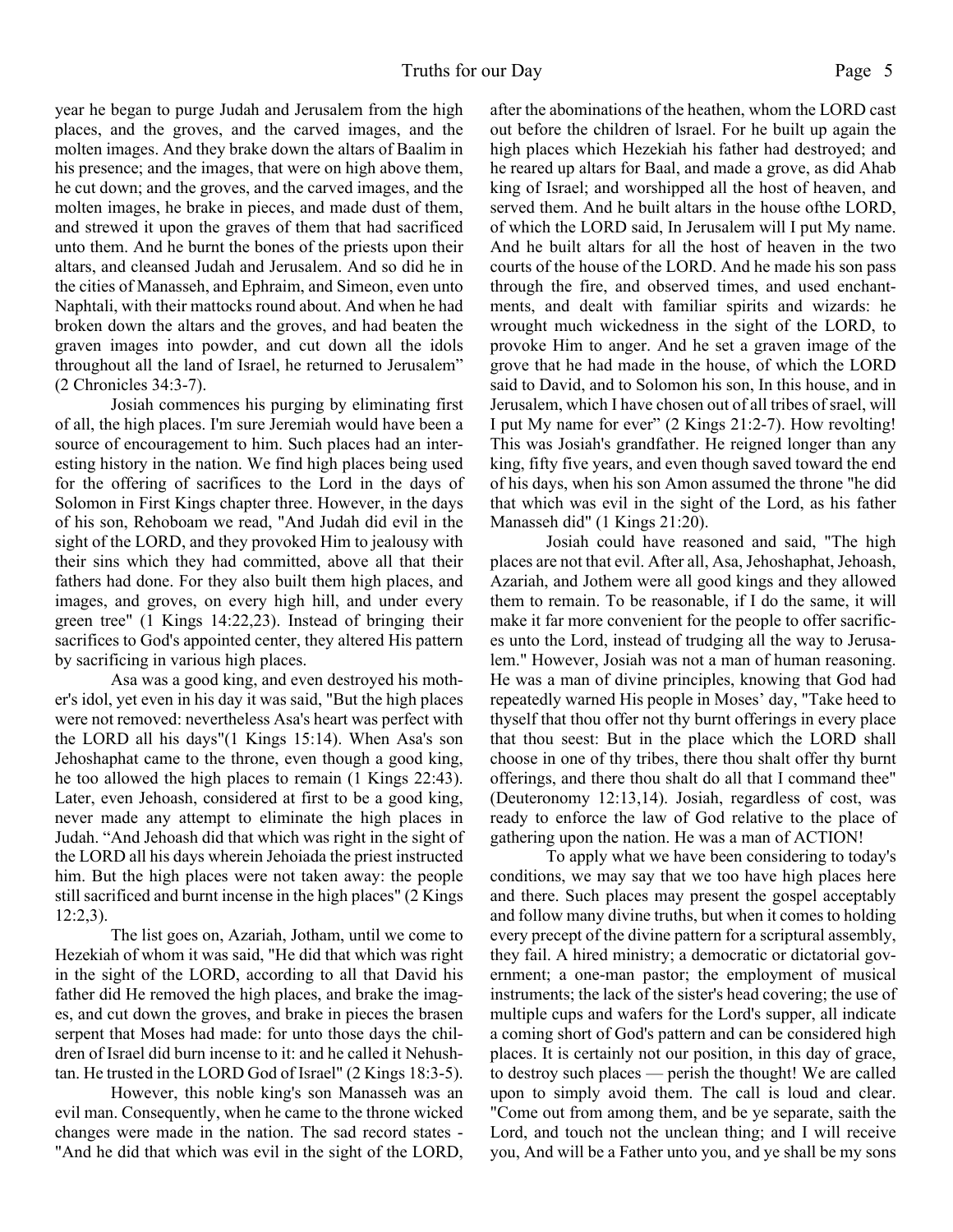and daughters, saith the Lord Almighty" (2 Corinthians 6:17,18).

 We may have many lovely, well-meaning brethren and sisters in such places, yet let us remember this — God has a divine pattern and having been taught that pattern we are called upon to obey it. Let us "earnestly contend for the faith which was once delivered unto the saints" (Jude 1:3). Thank God for scriptural assemblies, where the government is theocratic, being composed of a plurality of elders (Philippians 1:1; Acts 20:17); where the Lord's supper is carried out every Lord's day (Acts 20:7); where discipline is enforced and wicked ones put out of the fellowship, until they are restored (1 Corinthians 5:13); where sisters are veiled, and silent in the gathering (1 Corinthians 11:6,10; 14:34); and where only morally and scripturally clean saints are allowed into the fellowship (Acts 9:26,27; 18:27; Romans 16:1,2). Brethren, let us be careful to love all the saints, but let us also be careful to be only in fellowship where the Lord has been pleased to place His name. Josiah eliminated the high places!

 The next thing we observe is that he made an effective attack on the groves. This particular word in the Hebrew language is "asherah." This could mean a Babylonian-Canaanite goddess of fortune and happiness, the supposed consort of Baal, or, simply trees or poles set up near an altar. The evil influences of Babylon and the heathen people of Canaan had always been a snare to Israel and Judah. Their false gods seemed to have a strong appeal to people that should have known better. Josiah purposed in his heart to totally eliminate such snares, not only in Judah and Jerusalem but even "in the cities of Manasseh, and Ephraim, and Simeon, even unto Naphtali," areas north of Jerusalem. Paul warned Timothy, "Thou therefore endure hardness, as a good soldier of Jesus Christ. No man that warreth entangleth himself with the affairs of this life; that he may please Him who path chosen him to be a soldier" (2 Timothy 2:3,4). Josiah eliminated religious snares. Paul is not warning Timothy of religious snares, but he is warning him of a snare, the snare of being entangled with the affairs of this life. In other words, don't get too involved with the occupations of this fleeting life. It is true, we are in this world, but remember, we are not of it. Most of us, of necessity, are engaged in a form of employment. There are responsibilities of a temporal nature that need to be attended in this life. However, let us be very careful not to let such legitimate things become a snare. For example. I have a home and a yard. My lawn is to be kept in a decent fashion. My evergreens are to be trimmed occasionally. I have a responsibility to maintain a decent looking place in the eyes of my neighbors. However, if I decided to dress up my yard, decorating it in an ornate fashion with exotic shrubs and flowers that required constant care, and commenced to work for hours daily on my lawn to make it look like a golf course green. I would say, that my yard had become a snare. In other words, the hours unnecessarily spent to keep up "above the Jones," could have been more profitably spent for the kingdom of God and His righteousness.

 When I was five years of age, my father bought me a Lionel train. That was great for a child. However, I once met an elder who purchased an HO train set and had quite a setup in his attic. While aged and infirm saints were longing for a little visit and a word of comfort, this so-called "shepherd" was up in his attic with a railroad engineer's cap on his head, a railroad scarf around his neck, engaged in running his little trains around the attic floor with an occasional blow of the whistle. What a snare! What a waste of money and time! Let us be honest and search ourselves, have we been snared by some of the affairs of this life? May God help us to be sensible and moderate as we use the things of this life. Let us be very careful to give the Lord the first place in all that we purpose and in all that we do. That is the secret of blessing! Josiah eliminated the groves.

 Next on the writer's list comes the carved images and the molten images. It would seem like Josiah acted almost with a vengeance! He not only broke them in pieces, he made dust of them. Nobody would be able to come along later and glue the broken pieces together. He left no door open for a return to those idols. Not only this, he desecrated the graves of those who had sacrificed unto them. Then he went so far as to exhume the idolatrous priests bones and burned them upon their altars, thus defiling the place with their ashes. What a man!

Tracing the history of molten images, the first recorded one was fashioned by a man that should of known better. Poor Aaron fell while his brother Moses was up in the mount with God. Notice the divine account. "And all the people brake off the golden earrings which were in their ears, and brought them unto Aaron. And he received them at their hand, and fashioned it with a graving tool, after he had made it a molten calf' and they said, These be thy gods, 0 Israel, which brought thee up out of the land of Egypt" (Exodus 32:3,4). There are a few things that I see in this narrative. First: Earrings are connected with idolatry. Sister, do you wear them? If so, why? Jacob had them in his family at Shechem, but before he returned to Bethel, the House of God, he buried all the strange gods with the earrings under the oak which was by Shechem. There was no returning to Bethel until cleansed of these abominations. Whenever you read of women being adorned with jewelry, they are away from God and in need of restoration. A careful reading of Isaiah 3:18-20; Jeremiah 4:30; Ezekiel 23:40 and Hosea 2:13, will confirm my straight-forward statement.

 Second: God was entirely displaced in the minds and hearts of the people He had so wondrously redeemed. They were presented with a new redeemer — a golden calf? To turn the situation to our day, is not God displaced in many religious circles? Muhammadanism, Buddhism, and a host of other "isms" totally deny the Lord Jesus Christ as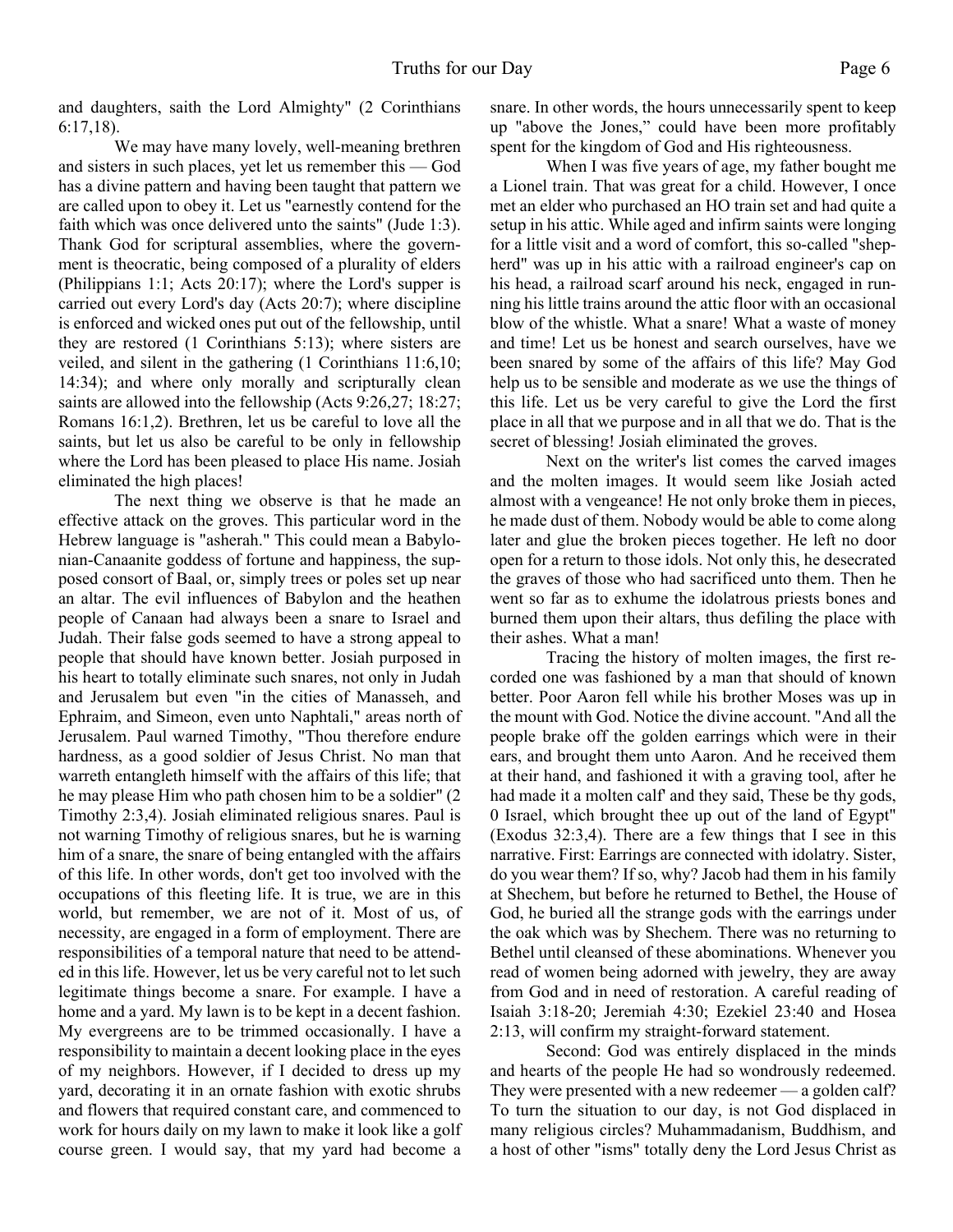the sole Redeemer of men. Even in some so-called Christian circles He is denied as being sufficient in Himself and in His sacrifice on the Cross to redeem men. People are told that good works, penance, prayers and a list of other things are necessary to obtain redemption. Yes, the golden calf still exists today!

 Six times God through Moses had warned the children of Israel not to make a graven image. The warning went unheeded. The first recording of a graven image being fashioned is found in the Book of Judges, chapter seventeen. There was a man of mount Ephraim whose name was Micah. He seemingly lived with his mother. The account goes on to say, "And the man Micah had an house of gods, and made an ephod, and teraphim, and consecrated one of his sons, who became his priest. In those days there was no king in Israel, but every man did that which was right in his own eyes" (Jud. 17:5,6). The sad thing is, in their total ignorance of divine principles, they actually were doing what they thought was right. We find the same today with many "religious" people. They are so far removed from the truth and totally ignorant of it, yet they are absolutely sincere and devoted to their "religion." They are doing what is right in their own eyes. Brethren, such a standard will never do in the assembly. When issues arise, it is not a matter of how I feel about it. It is not a matter of what the majority think. It is not a matter of what will be the easiest way out. Let me put it this way. We are absolute slaves bound to the Word of God. The only solution is, "What saith the LORD?" That is the all-important thing. God's word must be bowed to, no matter what the cost. Josiah had no concern about his public image. What he was concerned about was, cleansing the land for God so that the favor and presence of the Lord might be seen in their midst.

 It is also recorded that "they brake down the altars of Baalim in his presence." Baalim had obtained a footing in the nation after Joshua died (Jud. 2:11). Through the influence of Samuel the children of Israel put away Baalim, and served the LORD (1 Sam. 7:3,4). However, Baalim was established firmly in the ten tribes during Ahab's day. Jezebel's daughter Athaliah then introduced it into Judah. Thus for two hundred and forty five years the nation had been plagued with the worship of this Phoenician god, called Baal or Baalim. What a host of kings had not done before Josiah, the young king accomplished! Josiah did a thorough job of elimination. He was a man of ACTION. May God raise up more men in our midst with Josiah's attitude and wisdom, that we may continue to experience the favor and presence of the Lord in our midst.

## **Purpose in Pain. . .**

*Jim Beattie* (copyrighted)

 $M$ hen we had a wood stove years ago, a farmer friend and his son supplied us with wood. One day when we were getting our supply for the winter, he cut down a tree that the township had given him permission to remove. It stood at the side of a gravel road all alone within sight of the wood lot where we normal got our supply.

Part of the enjoyment of those days was counting how many swings of the axe it would take to split a block of wood. That particular tree gave me a lesson I have never forgotten.

The young muscular son took the challenge on this tree and before a block of wood succumbed, we had counted one hundred swings of the axe. In the woods, the bocks generally yielded with just a few strokes.

In the overcrowded woods, trees were not exposed to the elements. They protected one another and a good many that reached up high for the sunlight, were flimsy, gaunt, and leaning, with little root or stability. Not so this tree. Its sinewy strength came from being served a smorgasbord of weather from the changing seasons. Sunshine, cloudy days, windy days, calm ones, rain, snow, ice, and storms combined to give it a balanced and wholesome diet.

While we don't welcome the storms and cold that bring heartache, King Solomon observed that "Sorrow is better than laughter: for by the sadness of the countenance the heart is made better" (Ecc. 7:3). Certainly it is sorrow that makes us think deeply, long, and soberly.

Another has observed that "Sorrow is God's plough share that turns up the soil in the depth of the soul that it may yield richer harvests."

And behind all the pain and suffering is a Divine Providence that will guarantee that even the evils that are initiated by unjust hands will work to our eternal good. Thus the apostle Paul wrote: "And we know that all things work together for good to them that love God, to them who are the called according to His purpose" (Rom. 8:28).

Hence, Jeremiah, known as the weeping prophet, encouraged patient trust, saying: "It is good that a man should both hope and quietly wait for the salvation of the Lord" (Lam. 3:26).

**"It is utterly impossible to work together with even true believers unless they are governed by the same principles so that they can pull evenly. It is often assumed now that one can join in Christian work with any true believer.... and if we take up associations in service with those who canot pull evenly with us, the work will be spoilt." CAC**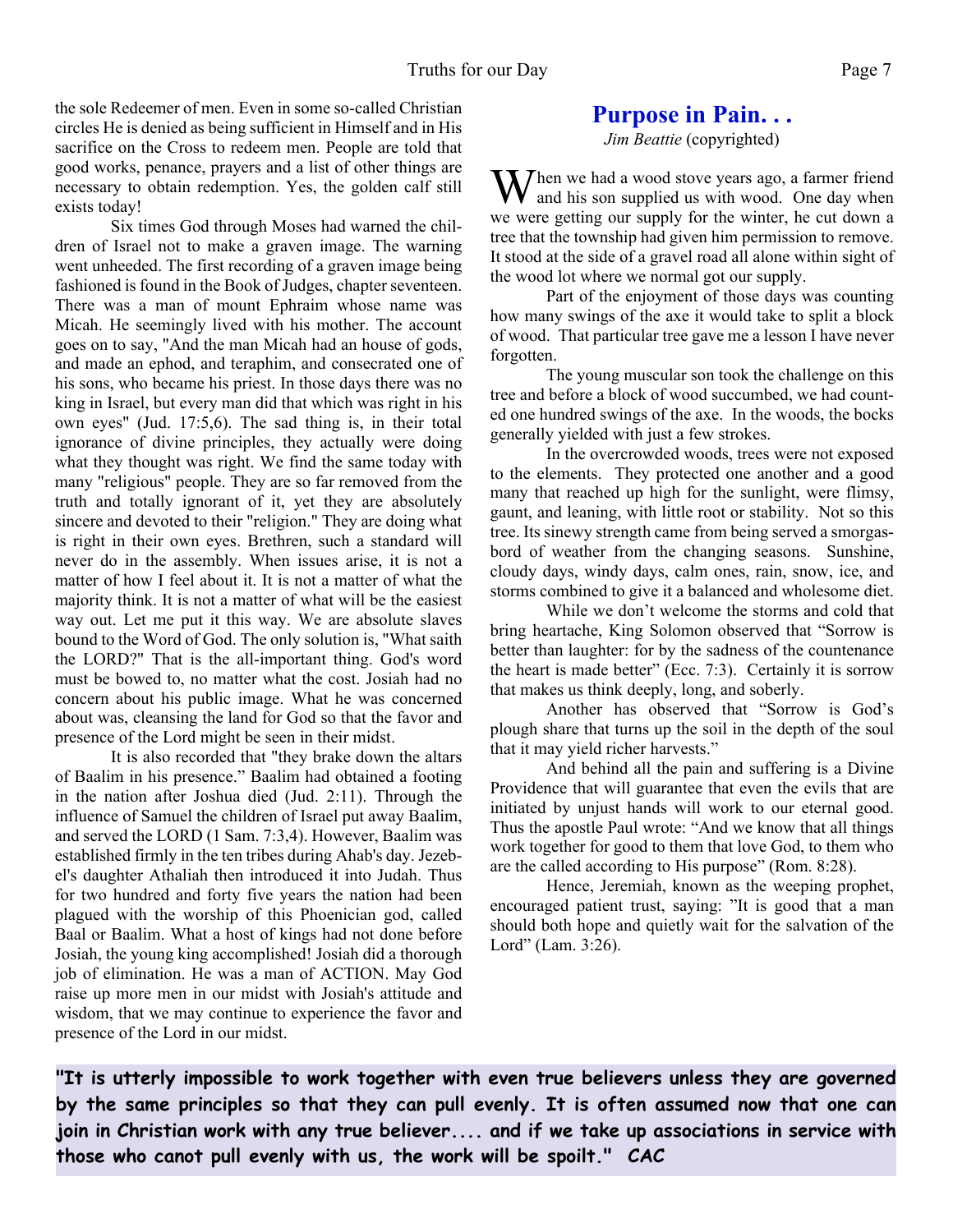# **Prophets and Ministry, pt. 2**

*Joel Portman*

### **Dual Prophets; Angel and 1st Prophet First Messenger in Judges**

It is notable that the first divine message that Israel re-<br>ceived after Joshua was through an angel of Jehovah ceived after Joshua was through an angel of Jehovah (2:1). Angels are messengers of God, often sent on divine missions to convey God's mind to His people. Sent on such missions, their purpose may be to encourage, instruct, or to warn. The first such celestial visitor in this instance brought a dire message of correction and warning. Reminding the people that their distress was due to their own sinfulness and failure was necessary as it is for us as well. They were reminded of

 1. God's Faithfulness. What befell them was not attributable to any failure on His part, for He had performed everything for them. They had been brought, by His power, into the land of plenty that He had promised to them. His Word had been faithfully performed. This would be true in every case.

 2. God's Commandment. What He expected of them was very clear and understandable (v. 2). It was a simple, two-fold requirement: They were to have no close associations with the ungodly of the land, and no toleration of their forms of worship.

 3. Their Failure. Clearly, they had not obeyed His voice. This may have been of slight importance to them, but it was the basis of their covenant relationship with Jehovah. Failing to perform His word was an expression of their disobedience to His will, and this put them outside the sphere of divine assistance.

 Very simply, by way of application, the divine message is the same for us. When there are problems in our lives involving our failure in testimony, our lack of joy and blessing, is it not possible that God is reminding us where the source of the problem lies? Rather than blaming God for our dryness, weakness, lack of exercise, or limitations on our spiritual enjoyment, we should look at ourselves to see if there is disobedience on our part and a lack of response to our His Word. His correction is an evidence of His love for His people. "Whom the Lord loveth, He chasteneth," (Prov. 3:20).

 Thankfully, the response at this point in their history was to weep (Bochim means "weeping"), whereas later in their history, with hearts farther from God and less sensitive to His indictment, they showed no response or indication of concern when similar circumstances prevailed (13:1). This suggests the gradual departure of spirit so that one can become insensitive to reprimand and unaware of the implication of one's condition spiritually. What a sad state to be in, but it anticipates what is fully seen in the conditions

of Laodicea (Rev. 3:14-22). These are conditions that are evident in our day, and they are indicative of the very last days of church history prior to the Lord's return.

#### **First Prophet to Israel (6:8)**

Once again, the Lord sent a messenger, this time a prophet (the first one after Moses), to deliver His Word. It is very notable that this prophet essentially reiterated the message of the angel. This indicates that whether an angel or a faithful prophet, if they come from the throne of God with a message, that message will not change. Paul warns the Galatian saints in Galatians 1:8-9, that whether he, any man, or even an angel from heaven brought them any other "gospel" message than what he had preached, they were anathema, under God's divine judgment. Why? Because Paul had preached the "gospel of God" (Rom. 1:1-2). It seems that today, there are those in the world who claim to be prophets of God, but the message that they are preaching is vastly different from the doctrine established by the apostles. Beware of and avoid all such; 1 John 4:1 says, "Beloved, believe not every spirit, but try the spirits whether they are of God: because many false prophets are gone out into the world," and the Lord warned of false prophets even as Peter warned of false teachers (2 Pet. 2:1).

There are those, even among believers whom we love and appreciate, who don't want and will not accept what they call, "negative ministry." If that is the case, it would demand the removal of a large percentage of God's Word! A major portion of the message of the prophets was negative, corrective, and not welcomed, even though it was from God and was what the people needed. This prophet attributed the source of their problems, even as did the angel, to their own spiritual state and lack of responsiveness to the claims of their God. The same could often be said of us in our day. To reject correct ministry, given by faithful and exercised brethren, is a clear indication of conditions that are descriptive of the church in Laodicea.

It is most remarkable that the word of this prophet, though the same as the angel, provoked no response from the people (Jud. 6:10). The history of the Judges, being an allegorical presentation that represents the church age, teaches us that with the passage of time, God's Word seems to have a decreasing effect on the consciences of the people. In Samson's day, they were, sadly, content to continue under Philistine domination without showing any concern. Do we realize that we also can become "hardened" to this kind of correction so that eventually it has no effect on our hearts or behavior? If we don't, then we are certainly deceiving ourselves. As they, we can also become so accustomed to a condition that is far from the Lord and His will so that we fail to desire any change, being satisfied to continue as we are, and without repentance. Again, such is the lukewarm condition of the church at the end of the age.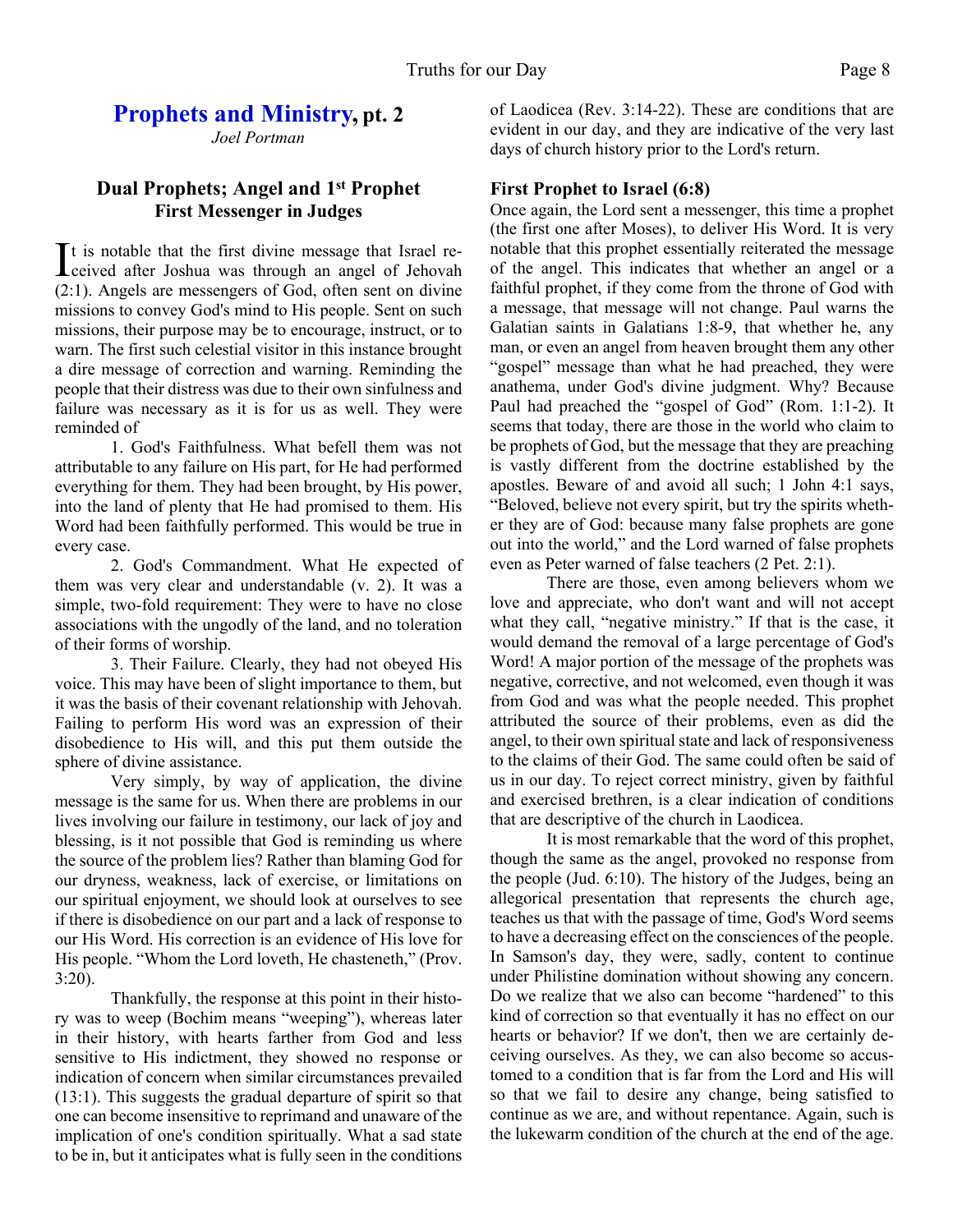#### **Dual Prophets: Man of God and Samuel**

God used two faithful men to predict His judgment on the house of Eli (1 Sam. 2:27-36, 3:11-14). The first was, apparently, a seasoned prophet of God who appeared out of obscurity, delivered his message of judgment, and then retreated once again. Of him and his history we know nothing, but our hearts ring with the faithfulness of a man who would come to reprove the high priest of Israel. However, his message was of a most solemn character. If Israel in general had been severely reproved in Judges, how much more solemn was the nature of this sad account that predicted God's complete judgment on Eli's family.

 His message reminded Eli of the privileges of his position (2:27-28). It was, indeed, a very privileged position of great responsibility. The welfare of the nation depended on the proper functioning of the priesthood. Theirs was not only a privileged position, but it recompensed them through the offerings that were brought to the altar. Surely Eli couldn't complain of being deprived because of the work God had given him.

 Yet, Eli's sin in preferring his sons above the Lord and in failing to respond properly to the demands and proper expectations of the Lord was going to result in his absolute rejection (v.30), the degradation of his family (v. 31-32), the death of his sons (v. 34), the replacement of his line with another (v. 35), and ultimately the depraved condition of the family (v. 36). Was that not a very terrible price to pay for his miserable failure to discipline his sons and to maintain the dignity of God's house and offerings? But he had terribly dishonored God in this way. He KNEW BETTER, but failed to act according to knowledge. He was responsible because of what he knew of God's standards. Luke 12:47: "And that servant, which knew his lord's will, and prepared not himself, neither did according to his will, shall be beaten with many stripes."

 Is there not a lesson for us in this? Do we actually fail to respond to the demands and desires of our Lord? Is it possible that we, as priests in God's sanctuary, fail to recognize the holiness of the sphere into which we are called? Could it be that we take our privileges lightly and esteem them so poorly that we know far more than we even attempt to practice? It is for us to ask ourselves these questions, rather than lightly and glibly go on in a pathway of accustomed disobedience to the Word of God, a pathway that will result in the Lord spewing this condition out of His mouth? (Rev. 3:16).

#### **Samuel's Early Calling**

Samuel, even as a very young boy, began to receive a message from God. We can see that in the very dark days of this phase of Israel's history, God proved that He was still capable of working to raise a faithful man who would discharge his responsibility even in an environment of unfaithfulness. Samuel was the product of an exercised mother who wept before the Lord for a man-child that she could devote to the Lord. Samuel was not for her personal enjoyment; she knew the great need of the nation, and, recognizing that God could use a man who was yielded to His will and faithful to His Word, she cried to the Lord. God heard her cry and Samuel was the result. That child that you or I have has the potential to be another "Samuel" in our day, not to function as a prophet, but to capably use and apply God's Word to speak faithfully to His people. Perhaps this is what should burden our hearts in view of conditions that cry for God to speak plainly to restore His people by bringing a spirit of repentance to all of us.

 Samuel's character had been formed in the home, before he was exposed to the evil influence of Eli's sons. What he had learned at his mother's knee was what preserved him, and her assurance of the value of such teaching along with trusting God to preserve him, allowed her to leave him at the tabernacle when he was weaned. It is what is imbedded into the heart of a young child from his mother that will prove to be invaluable in life to guard and to give guidance so that he or she might be an instrument in God's hand.

 When God awoke Samuel in the night, and when finally Samuel responded to His call (ch. 3), the message that he received wasn't markedly different from what the man of God had said. He wasn't imitating the message of another, but he delivered what God had said and was yet saying to Eli. Again, God's message didn't change, regardless of who was transmitting it. However, it would seem that the message was a test of Samuel's faithfulness. It was not an easy matter for him to deliver this message to a man like Eli. Was he going to do so faithfully, or would he compromise the Word from God? He proved himself to be faithful in that matter, so that the result in v. 19-21, is that he grew and became an influence once again for God in the nation. His sphere gradually increased in its area, so that "all Israel. . . knew that Samuel was established to be a prophet of the Lord." Our faithfulness in the messages that God has entrusted to us will most certainly result in His approval or disapproval. Paul's exhortation to Timothy as a younger man was the same. He was to "study (be diligent) to show thyself approved unto GOD, a workman that needeth not to be ashamed, rightly dividing (handling correctly) the Word of truth," (2 Timothy 2:15).

If there proved to be power in Samuel's ministry, the same was true also in men like Timothy. Paul called upon him to stand against error despite there being those who turned away from him as they did from Paul (2 Tim. 1:15), those who were teaching false doctrine regarding the resurrection (2:18), those who were resisting the truth (3:8) as well as those who deliberately turned away from hearing the truth (4:3-4). It wasn't an easy pathway for Samuel, nor for Timothy either, nor will it be for any man or women